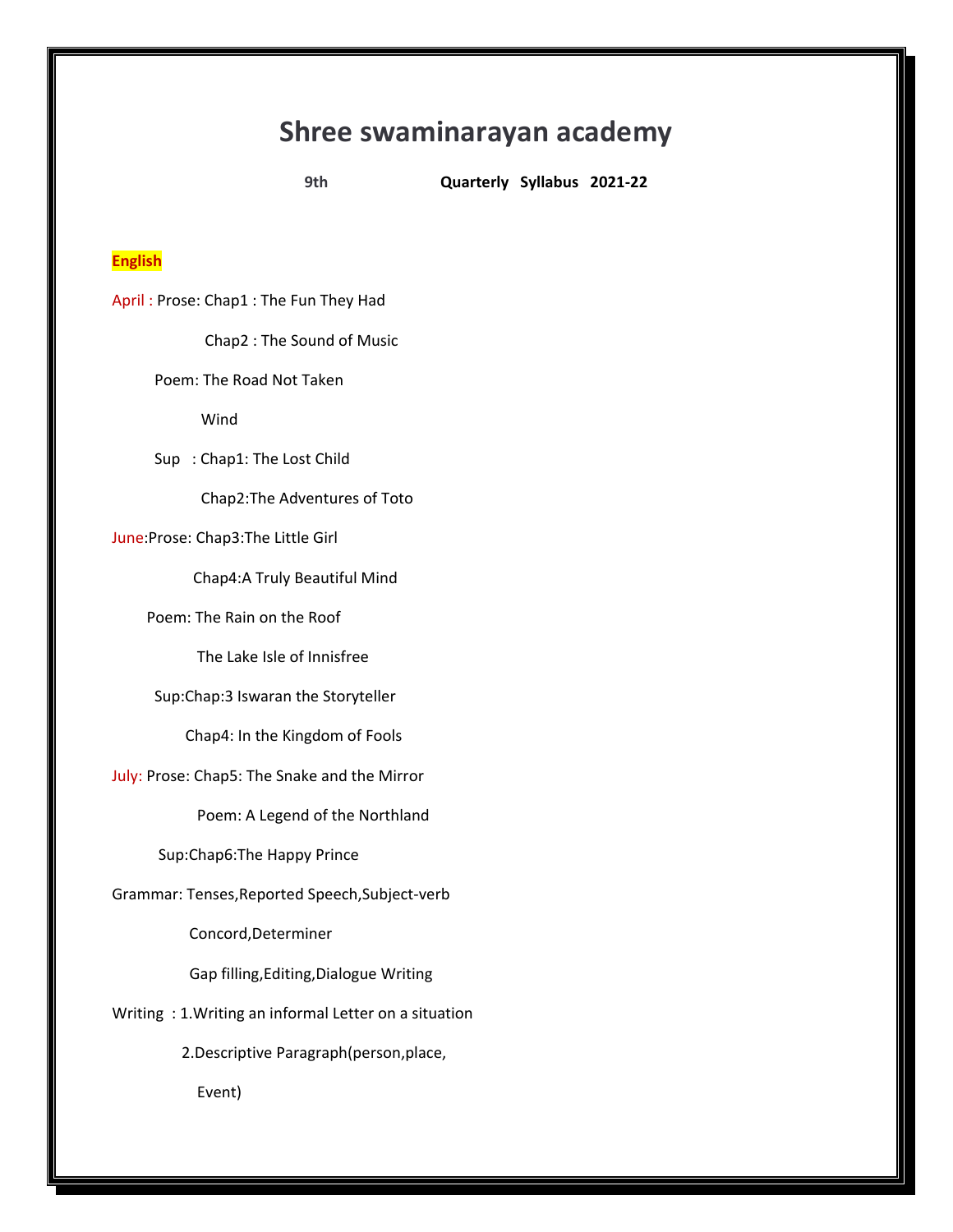3.Diary Entry based on visual or verbal

Cue/s.(word limit 100-120 words)

4.Story based on the a given outline or

Or cue/s (word limit 100-120 words)

## **ह िंदी**

## April

स्ऩर्श:-

पाठ:1 दुःख का अधिकार

पाठ:2 तुम कब जाओ गे अतिथि

कविता1. रैदास के पद

व्याकरण निर्देशानुसार

#### June

संचयन :-

ऩाठ :1 हाममद खाॉ

स्ऩर्श-

पाठ:3 धर्म की आड़

व्याकरण निर्देशानुसार

### July

कविता:2 रहीम केदोहे

व्याकरण निर्देशानुसार

# **सिंस्कृत-**

April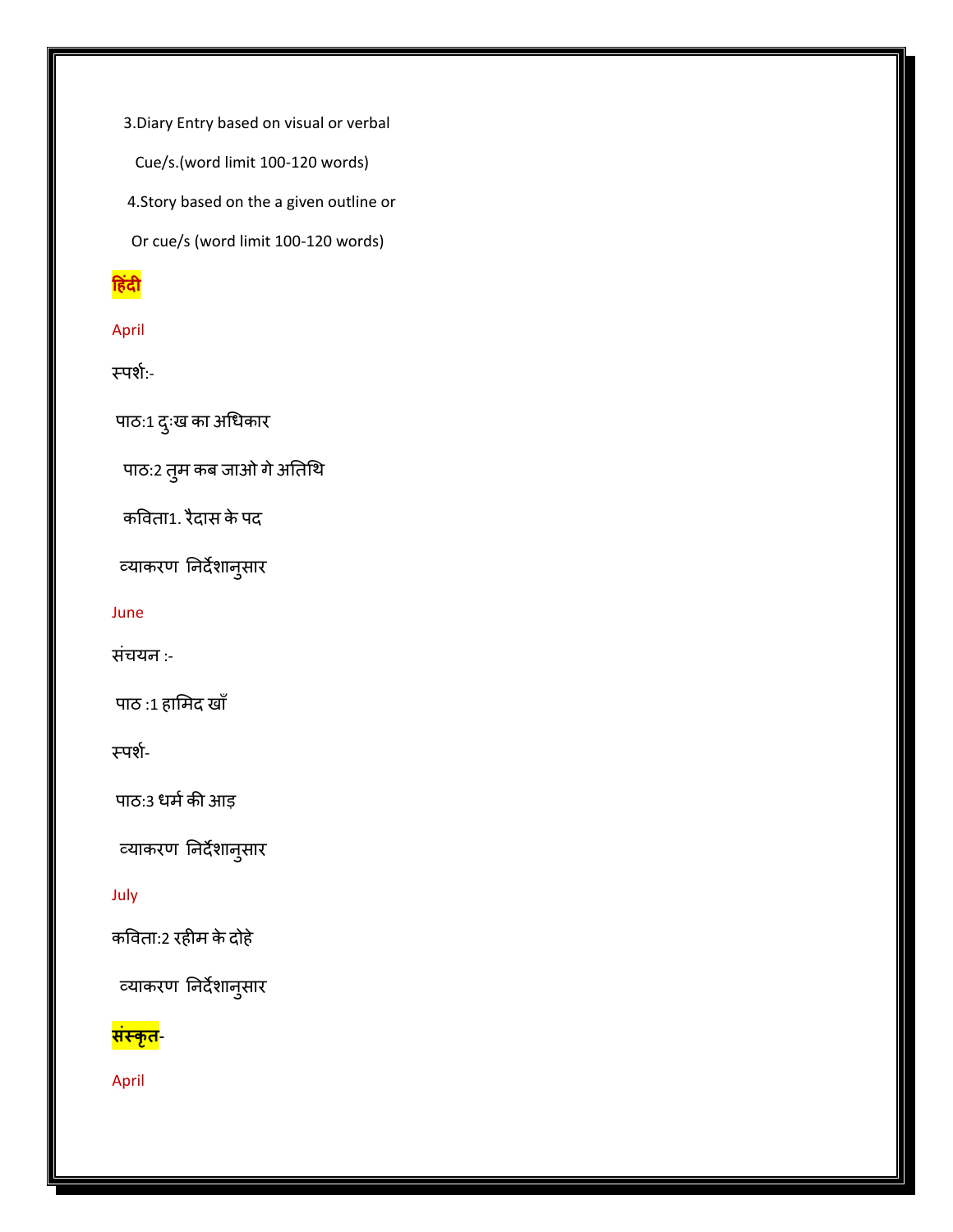पाठ-१ स्वर्ण काक:

संधि- विसर्ग- संधि, व्यंजन संधि

संख्या १ से ५०

#### June

पाठ-३ गोदोहनम्

पाठ ४ कल्पतरू

प्रत्यय- कत्वा, तुमुन्, ल्यप्

#### July

:- ऩाठ ५ सूक्ततमौक्ततकम ्

धातुरूप - परस्मैपद (तीन लकार)

#### **Maths**

APRIL :

CH 1 NUMBER SYSTEM

CH 2 POLYNOMIALS

JUNE :

Ch 5 INTRODUCTION TO EUCLIDS GOEMETRY

Ch 6- LINES AND ANGLES

#### JULY:

Ch 4- LINEAR EQUATIONS IN TWO VARIABLES

#### **Science**

#### **April:**

Ch 5 The fundamental unit of life: cell **(Bio)** 

Ch 1 Matter in our surroundings **(Chemistry)** 

Ch 8 Motion **(Physics)**